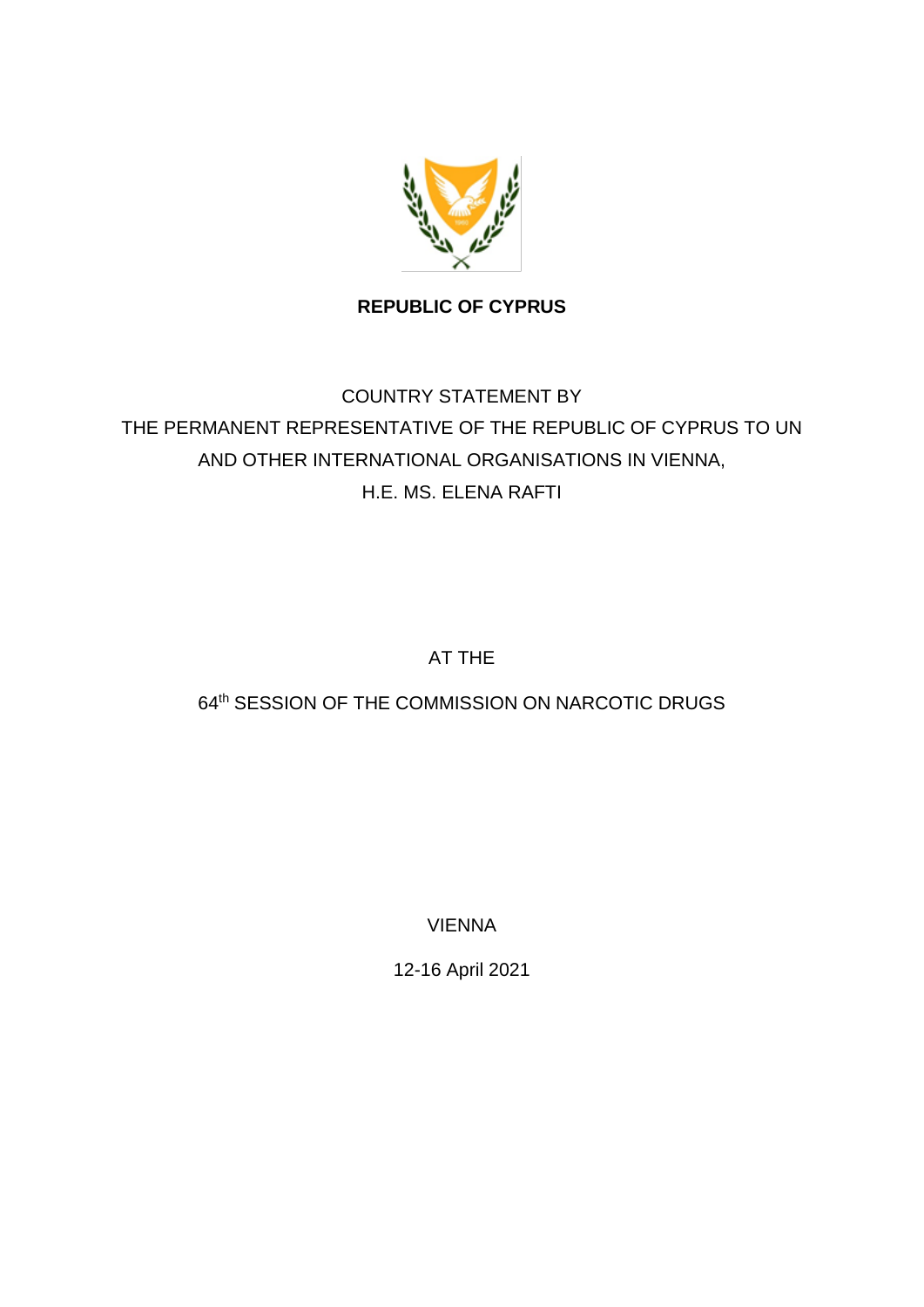Distinguished Chair, Excellencies, Ladies and Gentlemen,

It is an honor to be with you today, even in virtual form, and to speak on behalf of the Republic of Cyprus.

Allow me first to express my Delegation's appreciation to you Madam Chair and to the Secretariat of the UNODC for all your effort and work in order to make this meeting possible under the difficult circumstances caused by the COVID19 pandemic.

The Republic of Cyprus fully aligns with the statement of the European Union, but I would like to add some remarks in a national capacity.

The COVID 19 pandemic has impacted all of our societies, affecting many aspects of our lives, health certainly but also social and economic aspects, and unfortunately exacerbating an already worrying drug situation. In this regard, we welcome the analysis of the INCB 2020 Annual Report on the impact of the COVID-19 pandemic on access to medicines, the availability of preventive and treatments services, as well as on the illicit drug markets. The Statement adopted today on the impact of the COVID19 pandemic presents a significant tool in our joint efforts to address and counter all aspects of the world drug problem.

The Republic of Cyprus values the role of the CND and UNODC as leading entities for addressing and countering the world drug problem. Cyprus reaffirms its commitment to implementing the Recommendations of the UNGASS Outcome Document in order to obtain concrete measurable progress by 2030. We strongly believe that efforts should be invested in all areas of drug policy, as well as in providing adequate, proportionate and effective responses to drug related offences, in full respect of the UN Drug Conventions and Protocols.

Madam Chair, Excellencies, Ladies and gentlemen,

Cyprus pursues an evidenced-based approach on drugs policy with a main focus on the individual, without neglecting the protection of the society as a whole, encompassing both supply and demand-reduction measures and measures aiming to mitigate the harmful impact of the use of drugs.